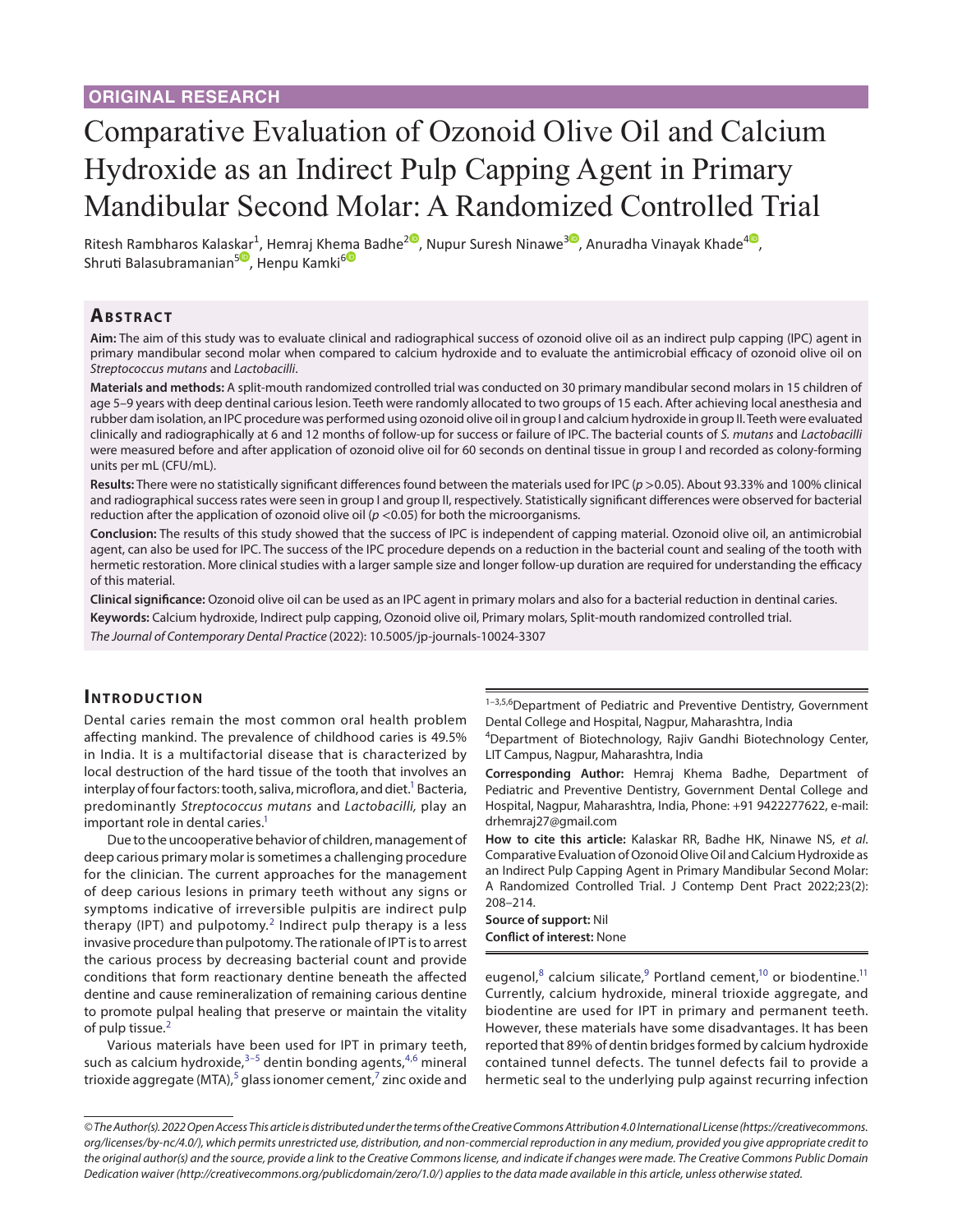due to microleakage. Also, calcium hydroxide has a poor adhesive capacity to the dentinal wall. Mineral trioxide aggregate has a long setting time, high cost, and potential for discoloration. The main disadvantages of biodentine are its setting time, material cost, and it requires special equipment for mixing. Though biocompatible materials are indicated over the remaining demineralized tissue, inactivation of the active carious lesion has also been shown by clinical, radiographical, and microbial studies $12-14$  even when inert materials such as wax or gutta-percha were used as an IPC materials. The main requisite of the material is to completely seal the involved dentin from the oral environment avoiding nutrient supply to the microorganisms, thereby compromising their metabolism[.15](#page-6-1)[,16](#page-6-2)

In recent years, in dentistry, new methods like ozone therapy have become popular for the management of dental caries.<sup>17</sup> Ozone molecule is a highly unstable form of oxygen and rich in energy. It is a strong oxidizing agent for cell walls and cytoplasmic membranes of microorganisms and is thus considered as one of the best bactericidal, antiviral, and antifungal agents. In literature, it is documented that ozone can be used in various forms. Ozone has strong antimicrobial property, and its dentine regenerative property is also been observed. The mechanism of action of ozone is that it releases nascent oxygen when applied to the tissue, thus destroying microorganisms. Ozone can be applied to oral tissue in three forms: Ozonated water, ozonated or ozonoid oil, and ozone gas[.18](#page-6-4) Ozonated water and ozonoid olive oil have the capacity to entrap and then release ozone. Ozonoid olive oil is reservoir of ozone that slowly releases it. It is prepared by mixing ozone gas to olive oil by a process called ozonation. Thus, the ozonoid olive oil contains free ozone in higher concentrations. Owing to its strong antimicrobial properties, which disrupts bacterial cell membranes and causes bacteria to die, resulting in a decrease in bacterial count.<sup>19</sup> Laboratory studies have shown that ozone significantly reduces the number of microorganisms in carious dentin in a very short period of time and improves dentine remineralization.<sup>[20](#page-6-6)</sup> In the past decade, various clinical studies<sup> $21-25$  $21-25$ </sup> have proved that ozone therapy can be used to treat deep dentinal carious lesions. In these clinical studies, ozone was used in gaseous form which required special equipment to deliver it on the dentinal tissue. In this study, the ozone was used in oil form due to its ease of application to the dentinal tissue which did not require special equipment.

Therefore, the present clinical, radiographical, and microbiological study was planned to evaluate the efficacy of ozonoid olive oil as an IPC agent in primary molars.

# **MATERIALS AND METHODS**

This split-mouth randomized controlled trial was conducted on 30 primary mandibular second molars in 15 children aged 5–9 years with deep dentinal carious lesions after obtaining written consent from the parents. The study was approved by the Institutional Ethical Committee, in accordance with 1975, Helsinki declaration (IEC/01/013 dated: 09/10/2019) and was registered in the clinical trial registry – India (CTRI/2020/03/023763).

Sample size of 12 per group was calculated using the formula *n* = 2(*Zα* + *Zβ*)<sup>2</sup> *S*<sup>2</sup>/*d*<sup>2</sup>; where *Zα* = 1.96 at *α*-error of 5%; *Zβ* = 1.26 at *β*-error of 10%. Finally, 15 samples per group were taken to compensate for the 25% loss to follow-up. Thus, 30 teeth from 15 children were selected for the study which was divided into two groups: Group I–ozonoid olive oil (15 teeth) and group II–calcium hydroxide (15 teeth).

#### **Randomization and Blinding**

Initially, the participants for this study were selected by convenience sampling technique according to inclusion and exclusion criteria. The inclusion and exclusion criteria are mentioned in [Table 1](#page-1-0). Randomization of samples was done using a computerized generated sequence method. The tooth was then allocated to either group I or group II. The principal investigator performed the clinical procedure. The principal investigator was not blinded to the treatment groups because of the study design. Evaluators for clinical and radiographical assessment were blinded to the treatment group. Also, patients were blinded to the treatment groups. The allocation flow diagram according to the CONSORT guidelines is shown in [Flowchart 1.](#page-2-0)

#### **Clinical Procedure**

Local anesthesia (Lignocaine hydrochloride 2% with adrenaline 1:80,000, ICPA Health Products Ltd. Ankleshwar, India) was achieved by giving inferior alveolar nerve block and long buccal nerve block, and complete isolation was performed using a rubber dam and saliva ejector with suction tip. For each patient, as per a computer-generated sequence, the primary mandibular second molar on one side was treated with ozonoid olive oil: Group I (ADC INC DENTOZONEINDIA, Navi Mumbai, India) while the primary mandibular second molar on the other side was treated with calcium hydroxide: Group II (Prime Dental Products, Pvt. Ltd. India).

#### **In Group I**

Superficial caries were removed with sterile diamond round and straight fissure bur. Then dentinal tissue sample was taken using

| Inclusion criteria                                                                                                              | Exclusion criteria                                                                                                                          |
|---------------------------------------------------------------------------------------------------------------------------------|---------------------------------------------------------------------------------------------------------------------------------------------|
| • Children in the age-group of $5-9$ years                                                                                      | A) Clinical criteria                                                                                                                        |
| • Cooperative patients with no associated systemic illness                                                                      | • Non-restorable tooth                                                                                                                      |
| • Bilateral, restorable, primary mandibular second molars with deep                                                             | • Spontaneous or nocturnal pain                                                                                                             |
| dentinal carious lesion without pulpal involvement as evident by                                                                | • Tenderness on percussion                                                                                                                  |
| clinical and radiographical examination                                                                                         | • Gingival redness or swelling                                                                                                              |
| • History of pain suggestive of reversible pulpitis                                                                             | • Tooth mobility                                                                                                                            |
| • No clinical signs of pulpal degeneration such as throbbing pain,                                                              | • Sinus tract formation                                                                                                                     |
| tenderness to percussion, mobility, abscess, or gingival swelling                                                               | B) Radiographical criteria                                                                                                                  |
| • No radiographical signs of pulpal degeneration such as internal<br>root resorption, periapical or interradicular radiolucency | • Radiographical signs suggestive of pulpal<br>degeneration such as internal root resorption<br>• Periapical or interradicular radiolucency |
|                                                                                                                                 | • External root resorption                                                                                                                  |

<span id="page-1-0"></span>**Table 1:** Inclusion and exclusion criteria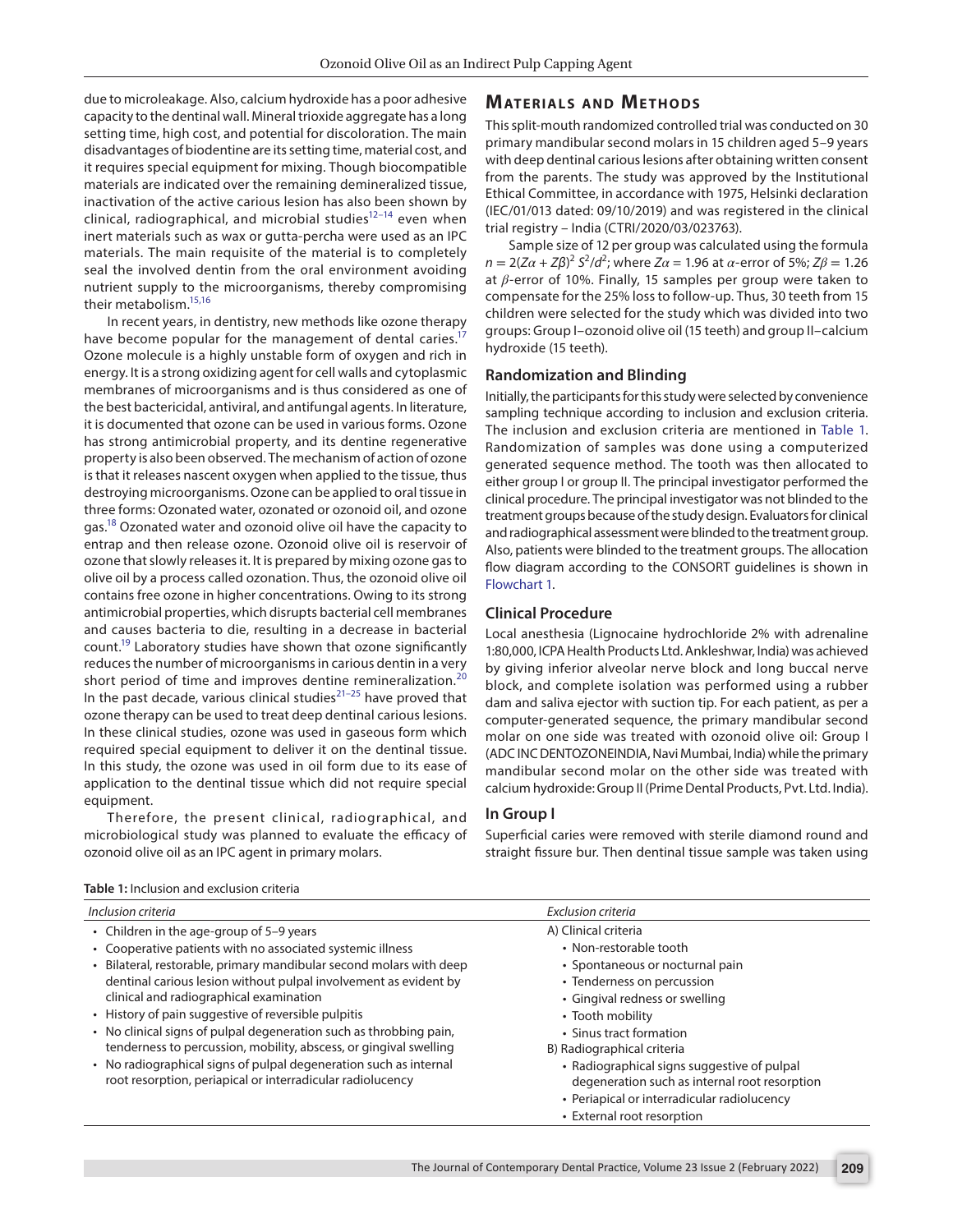<span id="page-2-0"></span>



a sterile slow rotating round carbide bur (SS White®, NJ 08701, United States) for microbiological evaluation of *S. mutans* and *Lactobacilli*. The carbide bur was removed from the handpiece by sterile tweezers and placed in a sterile tube containing 1 mL normal saline (Beryl Drugs Ltd. India) as transport fluid. The tube was shaken to dislodge the adherent dentin from the bur, and then the bur was removed from the tube with a sterile tweezer. Then ozonoid olive oil was applied on the remaining dentinal tissue with the help of an applicator tip for 60 seconds. Then another dentinal tissue sample was taken with the help of a sharp spoon excavator. Both dentinal tissue samples were immediately transported to the microbiological laboratory. After that, ozonoid olive oil was again applied to dentinal tissue, and a thin layer of OpalDam (Ultradent Product, Inc. South Jordan) was applied and light-cured. The tooth was restored with glass ionomer cement (GC Corporation, Tokyo, Japan). A stainless steel crown (3M ESPETM, Dental Products, USA) was given after 1 week.

## **In Group II**

Superficial caries were removed with sterile diamond round and straight fissure bur. Infected carious dentin was removed with a sharp spoon excavator avoiding pulpal exposure. Then cavity was lined with calcium hydroxide base material and restored with glass ionomer cement. A stainless steel crown was given after 1 week.

Each patient was recalled after 6 months and 12 months for clinical and radiographical evaluation.

# **Microbiological Procedure**

The sample transported to the laboratory was diluted in normal saline to obtain 1/10,000 (Serial dilution up to 10-4 dilution). A 100 μL of the sample of 10-4 dilution was plated into freshly prepared media Mitis salivarius agar (HiMedia Laboratories Pvt. Ltd. India) for *S. mutans* and Rogosa agar (HiMedia Laboratories Pvt. Ltd. India) for *Lactobacilli*. Then the plates were incubated anaerobically at 37°C for 72 hours. After a predetermined incubation period, the colony-forming units per mL (CFU/mL) were calculated on each media utilized (CFU/mL = no. of colonies  $\times$  volume of dilution plated/dilution factor). All bacterial counts were recorded in case record form for statistical analysis.

<span id="page-2-1"></span>**Table 2:** Average age and gender distribution of participants included in the study

| Average age   | Gender     |              |           |  |
|---------------|------------|--------------|-----------|--|
| (in year)     | Male n (%) | Female n (%) | Total     |  |
| $6.66 + 1.10$ | 6(40%)     | $9(60\%)$    | 15 (100%) |  |

# **Method of Measurement**

The parameters used for clinical evaluation were history of spontaneous pain or night pain, tenderness on percussion, tooth mobility, sinus tract formation, and periapical abscess. The parameters for radiological evaluation were furcation involvement, periapical pathology, internal root resorption, external root resorption, and discontinuation of lamina dura. In microbiological evaluation, the bacterial count was measured before and after the application of ozonoid olive oil and recorded as CFU/mL.

Evaluators for clinical and radiographical assessment and patients were blinded to the treatment groups. A single operator, who was not blinded to the treatment groups, performed the clinical procedure.

# **Statistical Analysis**

The Chi-square test was used for comparison of the clinical and radiographical success rate of IPC between the groups. Paired *t-*test was used for comparison of CFU/mL (at 10-4 dilution) before and after application of ozonoid olive oil for *S. mutans* and *Lactobacilli*.

# **RESULTS**

A total of 30 primary mandibular second molars from 15 children of age 5–9 years were included for IPC. Out of 15 children, 6(40%) were males and 9(60%) were females with an average age of 6.66  $\pm$ 1.10 years ([Table 2](#page-2-1)). Clinical and radiographical follow-up of the teeth treated with IPC was done at 6 and 12 months ([Tables 3](#page-3-0) and [4\)](#page-3-1). There were no drop-outs in this study. All the teeth were available for analysis. At 6 months of follow-up, both the IPC agents showed 100% (15/15) clinical and radiographical success, whereas at 12 months of follow-up, group I (ozonoid olive oil) showed 93.33% (14/15) as compared to group II (calcium hydroxide), which showed

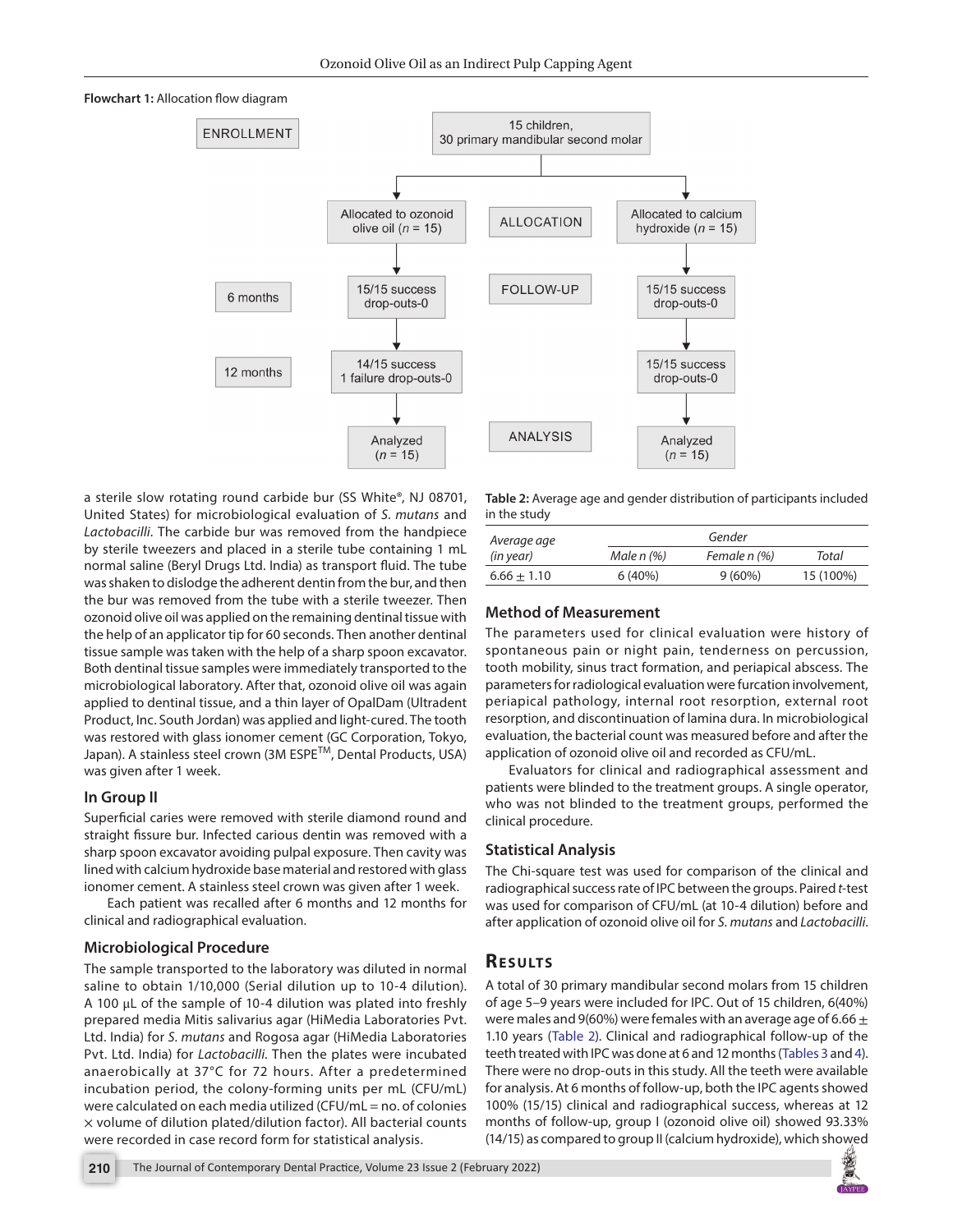<span id="page-3-0"></span>

|  |  | Table 3: Comparison of clinical success rate of indirect pulp capping between group I (ozonoid olive oil) and group II (calcium hydroxide) |
|--|--|--------------------------------------------------------------------------------------------------------------------------------------------|
|--|--|--------------------------------------------------------------------------------------------------------------------------------------------|

|                                 | At 6 months |                 |                 | At 12 months |                        |                 |
|---------------------------------|-------------|-----------------|-----------------|--------------|------------------------|-----------------|
| Groups                          | Sample n    | Success n (%)   | Failure<br>n(%) | Sample<br>n  | <b>Success</b><br>n(%) | Failure<br>n(%) |
| Group I<br>(Ozonoid olive oil)  | 15          | 15 (100%)       | $0(0\%)$        | 15           | 14 (93.33%)            | 1(6.67%)        |
| Group II<br>(Calcium hydroxide) | 15          | 15 (100%)       | $0(0\%)$        | 15           | 15 (100%)              | $0(0\%)$        |
| p value                         |             | $\qquad \qquad$ |                 |              | 1.000 (NS)             |                 |

Chi-square test; NS, non-significant difference

<span id="page-3-1"></span>**Table 4:** Comparison of radiographical success rate of indirect pulp capping between group I (ozonoid olive oil) and group II (calcium hydroxide)

|                                 | At 6 months |                          |                 | At 12 months |                        |                        |
|---------------------------------|-------------|--------------------------|-----------------|--------------|------------------------|------------------------|
| Groups                          | Sample<br>n | <b>Success</b><br>n(%)   | Failure<br>n(%) | Sample<br>n  | <b>Success</b><br>n(%) | <b>Failure</b><br>n(%) |
| Group I<br>(Ozonoid olive oil)  | 15          | 15 (100%)                | $0(0\%)$        | 15           | 14 (93.33%)            | 1(6.67%)               |
| Group II<br>(Calcium hydroxide) | 15          | 15 (100%)                | $0(0\%)$        | 15           | 15 (100%)              | $0(0\%)$               |
| p value                         |             | $\overline{\phantom{m}}$ |                 |              | 1.000 (NS)             |                        |

Chi-square test; NS, non-significant difference



<span id="page-3-2"></span>**Figs 1A to D:** (A) Clinical photograph immediately after the procedure; (B) Clinical photograph of failure at 12 months of follow-up; (C) Intraoral periapical radiograph immediately after the procedure; and (D) Intraoral periapical radiograph of failure at 12 months of follow-up in group I

100% (15/15) clinical and radiographical success. In group I, clinical and radiographical failure which occurred in the same patient meant the tooth which showed the clinical symptom of failure (sinus tract formation) had the radiographical failure (furcation involvement) as well ([Fig. 1\)](#page-3-2). When both groups were compared at 12-months follow-up, no statistically significant differences were found. But, on microbiological evaluation, statistically significant differences were found for *S. mutans* and *Lactobacilli* after the

application of ozonoid olive oil. The microbiological evaluation in terms of bacterial count (CFU/mL) was performed before and after the application of ozonoid olive oil in group I. The mean value of CFU/mL for *S. mutans* before application of ozonoid olive oil was 78.93. This value reduced significantly after the application of ozonoid olive oil with a mean value of 15.67. Similarly, the mean value of CFU/mL for *Lactobacilli* before application of ozonoid olive oil was 35.53. This value reduced significantly after the application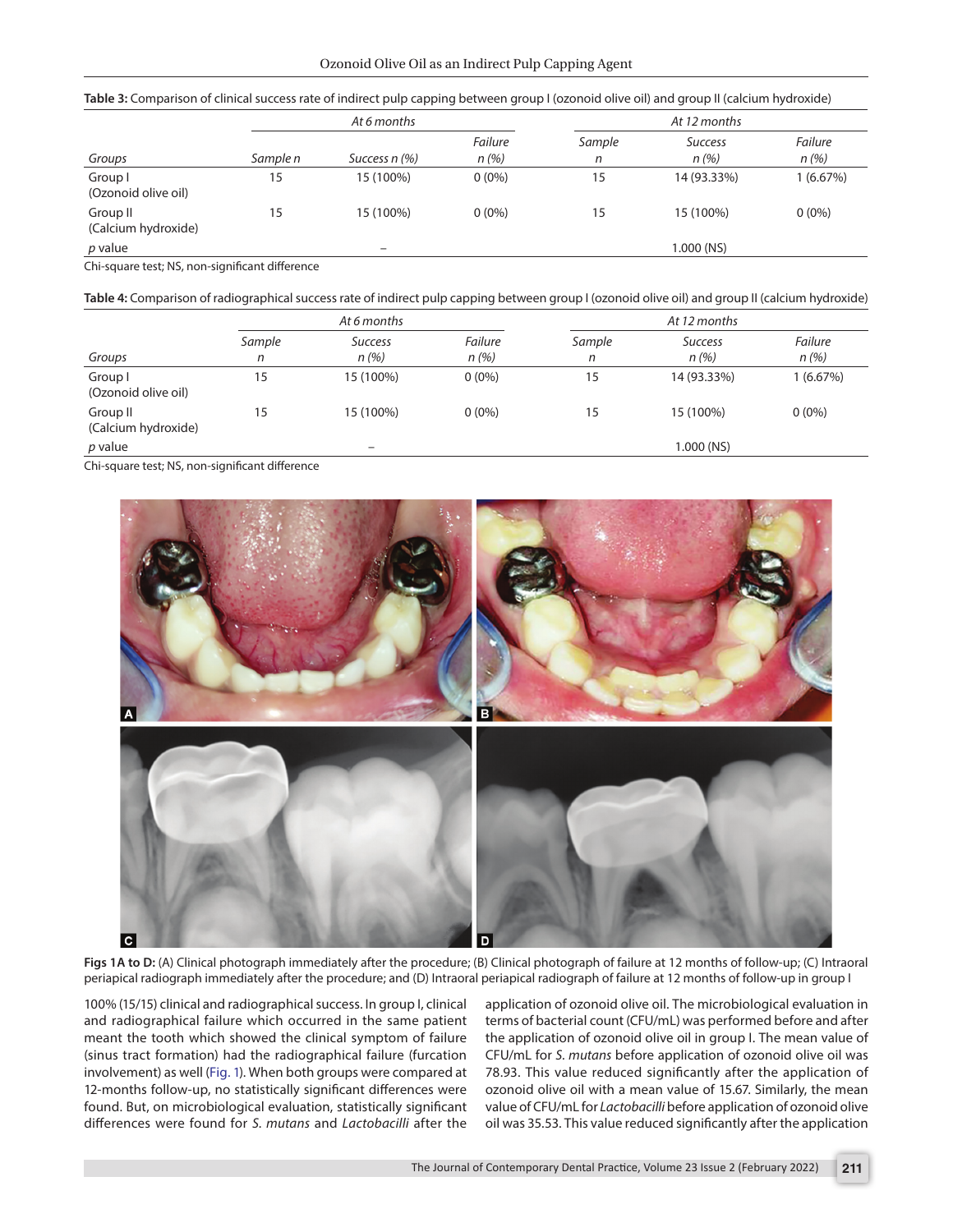<span id="page-4-0"></span>**Table 5:** Comparison of colony-forming units/mL (at 10-4 dilution) of microorganisms before and after application of ozonoid olive oil

| Microorganism Interval |               | Mean  | SD       | Difference p value |           |
|------------------------|---------------|-------|----------|--------------------|-----------|
| S. mutans              | <b>Before</b> | 78.93 | $+76.19$ | 63.27              | $0.002^*$ |
|                        | After         | 15.67 | $+14.97$ |                    |           |
| Lactobacilli           | <b>Before</b> | 35.53 | $+37.03$ | 23.73              | 0.007     |
|                        | After         | 11.80 | $+9.36$  |                    |           |

Paired *t* test; \* Indicates significant difference at *p* ≤0.05



<span id="page-4-1"></span>**Fig. 2:** Comparison of colony-forming units/mL (10-4 dilution) before and after application of ozonoid olive oil

of ozonoid olive oil with a mean value of 11.80. When the statistical analysis was performed for microbiological evaluation, a significant difference was found for both the bacteria ([Table 5](#page-4-0) and [Fig. 2\)](#page-4-1).

## **Dis c u s sio n**

Indirect pulp capping is an effective, simple, and conservative vital pulp therapeutic modality in deep dentinal carious lesions of primary teeth. As a minimally invasive therapy, it decreases the need for pulpotomy in primary molars and improves the quality of tooth since more tooth structure is preserved. Calcium hydroxide has been used in IPC for a long time.<sup>26</sup> In the present study, the need to find an alternative to the gold standard material for IPC–calcium hydroxide has been addressed to overcome its drawbacks like the formation of tunnel defects and poor adhesive capacity.<sup>11</sup> The use of ozone therapy has increased recently in the management of deep carious lesion in children.[21](#page-6-7)[–28](#page-6-10) Ozone with its strong oxidizing property is considered as an effective bactericidal, antiviral, and antifungal agent. $^{20}$  Ozone, when applied to the tissue, releases nascent oxygen, thereby destroying microorganisms. The antimicrobial property of ozone disrupts the cell membrane leading to bacterial death, thereby reducing their count.<sup>[29](#page-6-11)</sup> This prompted us to conduct a study wherein ozone was used in oil form. In this study, ozonoid olive oil was evaluated as an IPC agent.

In the present study, the clinical and radiographical success at 6 months follow-up was 100% in both the groups; however, one clinical and radiographical failure was evident at 12 months follow-up in the experimental group. The clinical and radiographical failures occurred in the same tooth. At 12 months follow-up, the calcium hydroxide group showed 100% clinical and radiographical success as compared to the experimental group which showed 93.33% success. No significant differences were observed for both

the materials used for IPC treatment. Also, a significant reduction in colony counts of the microorganisms was observed after the application of ozonoid olive oil. When comparing the antimicrobial effect of ozonoid olive oil on both organisms, it was found that it was more effective on *S. mutans* than *Lactobacilli.* Statistically significant differences were found for both the bacteria. Thus, ozonoid olive oil has proved its efficacy as a potent antimicrobial agent on microorganisms of deep dentinal caries. Thus, the present study results showed that ozonoid olive oil was as successful as calcium hydroxide as an IPC agent and has potent antimicrobial properties. The high success rate of ozonoid olive oil may be attributed to its antimicrobial capacity and hermetic seal of the tooth which avoided the chances of microbial invasion after the treatment.

Safwat et al.[30](#page-6-12) conducted an *in vivo* study to evaluate the effect of ozone on deep dentinal carious lesions in immature first permanent molars that were indicated for IPC. The teeth were treated with ozone therapy and calcium hydroxide. No significant differences were observed between ozone treatment and calcium hydroxide during follow-up periods. Safwat et al. $^{23}$  $^{23}$  $^{23}$  conducted a microbial study on immature first permanent molars evaluating the effect of ozone and calcium hydroxide on *S. mutans*, *Lactobacilli*, and *Candida albicans*. *S. mutans*, *Lactobacilli*, and *C. albicans* counts were significantly reduced immediately after ozone application. Yeşilöz Gökçen et al.<sup>28</sup> compared the effects of clearfil protect bond, dycal, physiologic saline, and ozone on *S. mutans* in primary mandibular molars indicated for IPC. This study concluded that there was a reduction in bacterial count in all groups except physiological saline. Ozone was most effective in bacterial reduction followed by clearfil protect bond and dycal. The antimicrobial results of the present study are similar to these<sup>[23](#page-6-13),[27](#page-6-14)</sup> studies.

Marchi et al. $^7$  compared calcium hydroxide (Dycal) with glass ionomer cement clinically and radiographically for 48 months and found no statistically significant differences between these two groups. Renata et al.<sup>[31](#page-6-15)</sup> studied Hydro-C (a lining material containing calcium hydroxide) and gutta-percha sheets as IPC agents in primary teeth and evaluated them clinically and radiographically for 36 months. No significant differences were found between the two groups. It was also observed that a sealed continuous restoration determines the success in IPC treatment irrespective of the capping material used. Büyükgüral and Çehreli<sup>32</sup> conducted a study on primary teeth with 24 months of clinical and radiographical observation. In this study, three adhesive systems were compared with calcium hydroxide. At 24 months follow-up, the success rate was 100%. All the groups showed similar results. It was noted that resin-based composite material could stop the caries progression at the base of the cavity, and, thus, it was concluded that calcium hydroxide was not a determining factor for the success of IPC in primary teeth. Casagrande et al.<sup>[4](#page-5-4)</sup> observed primary teeth clinically and radiographically for 60 months after indirect pulp treatment with a self-etching adhesive system and calcium hydroxide material. It was found that there was no statistically significant difference between the two groups with overall success rate. George et al.<sup>[5](#page-5-3)</sup> evaluated calcium hydroxide (Dycal) and MTA, clinically and radiographically, as an IPC agent in primary molars for 6 months of period. No failure rates were seen in the MTA group, however, in dycal group, one patient had reported with sinus opening at a 6 month follow-up. In George's study, permanent restorations were given in the second visit, but in the present study, permanent restorations were given in a single visit, and stainless steel crown was given after a week. Mathur et al.<sup>33</sup> conducted study on primary teeth using glass ionomer cement (GIC-type VII), MTA, and calcium hydroxide (Dycal). No statistically

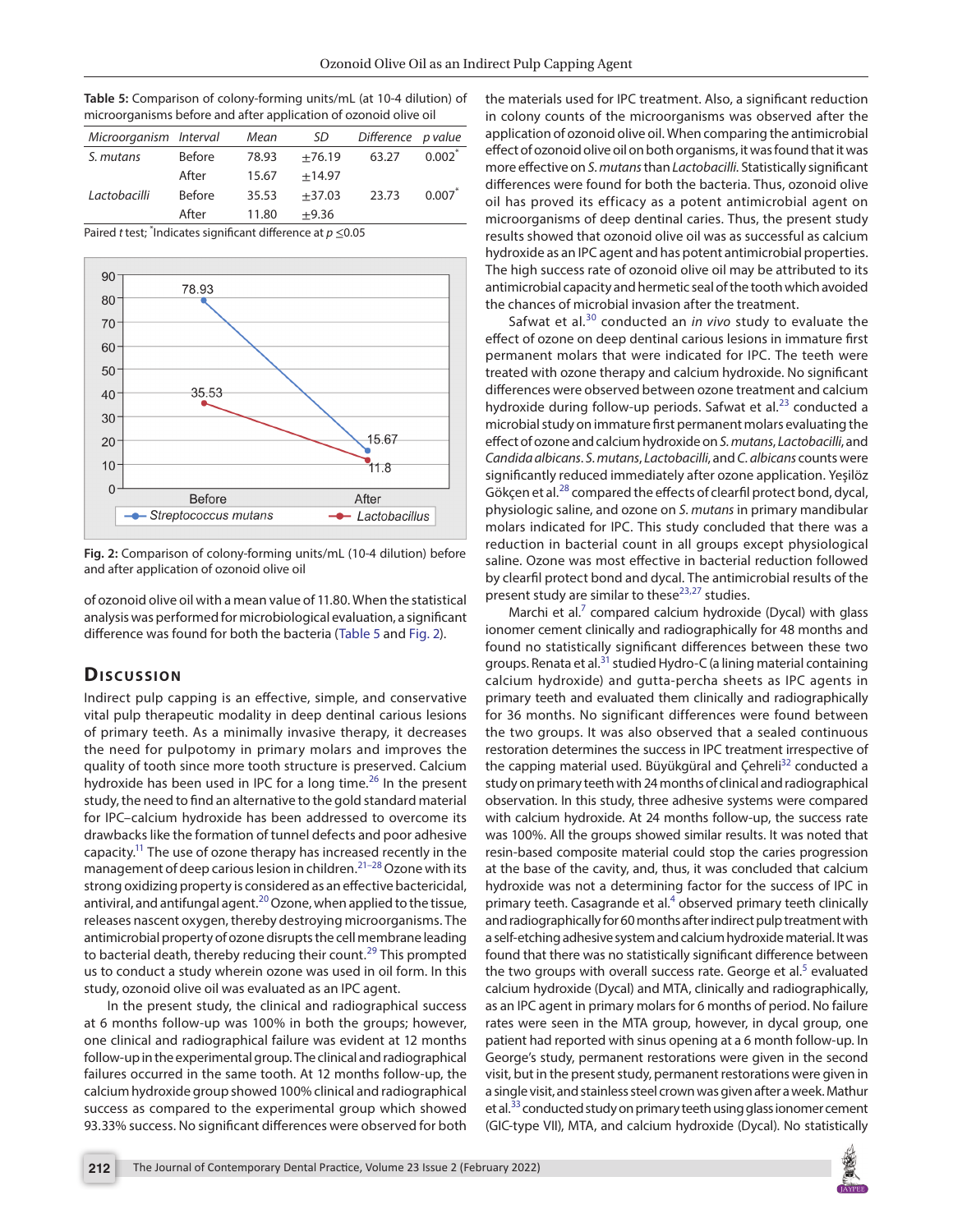significant differences in clinical and radiographic success were observed among the materials used for IPC treatment. Garrocho-Rangel et al.<sup>[34](#page-6-18)</sup> evaluated primary teeth using bioactive tricalcium silicate (Biodentine) and light-activated calcium hydroxide for IPC treatment. The teeth were observed clinically and radiographically for 12 months. The overall clinical and radiographic success for tricalcium silicate and calcium hydroxide was similar. No significant differences were found in success rates between the groups. Gurcan and Seymen<sup>35</sup> treated second primary molars and first permanent molars with IPC materials–Dycal, ProRoot MTA, and TheraCal LC. The teeth were evaluated for 24 months clinically and radiographically and found no statistically significant differences among the groups. This stated that IPC treatment is independent of the capping materials used. The clinical and radiographical results of the present are in accordance with these studies.[4](#page-5-4),[5,](#page-5-3)[7,](#page-5-6)[31](#page-6-15)[–35](#page-6-19)

Silva et al. $36$  conducted a systematic review that compared microbial reduction in root canals after treatments with ozone and sodium hypochlorite in extracted mature human teeth or randomized clinical trials. Some of the studies in this systematic review incorporated ozone in an aqueous form for irrigation of root canals. The conclusion of this review was that aqueous ozone was as effective as sodium hypochlorite in the reduction of the microbial count. In the present study, ozonoid olive oil also had similar results on cariogenic bacteria. Badhe H et al.<sup>[37](#page-6-21)</sup> recently conducted a systematic review on antimicrobial effects of ozone therapy and concluded that ozone therapy can be used for reduction of microbial count in deep dentinal carious lesion in primary and permanent teeth.

The present study has similar clinical, radiographical, and microbiological results with the aforementioned studies when compared. These findings may be due to the hermetic seal of the carious lesion and strong antimicrobial property of ozonoid olive oil.

#### **Limitations of the Study and Future Perspective**

The aforementioned literature and the findings of this study show that ozonoid olive oil is an effective IPC agent in primary teeth and is a potent antimicrobial agent against caries causing bacteria. However, there are few limitations in this research which include a smaller sample size and a short duration of follow-up period. Furthermore, in radiological evaluation, it was not possible to evaluate digitally the increase in dentine thickness because of the restoration with stainless steel crown. Although we studied 30 primary mandibular second molars for IPC treatment using a splitmouth study design, there were no drop-outs through the study duration. Therefore, all the samples were available for evaluation at the decided follow-up period.

Future studies should consider a larger sample size and longer duration of follow-up with split-mouth design in primary and permanent teeth, evaluating the increase in dentine thickness digitally on a radiograph. To study pulpal response after ozonoid oil application, researchers should also consider the histologic parameter. However, ethically histologic studies can only be performed in teeth with deep carious lesions requiring IPC treatment which are subsequently indicated for extraction in future orthodontic treatment.

# **CONCLUSION**

The results of this study showed that no statistically significant differences were found for clinical success rate of IPC between both the groups (ozonoid olive oil and calcium hydroxide).

The results of this study showed that no statistically significant differences were found for radiographical success rate IPC between both the groups.

However, statistically, significant differences were found in microbiological evaluation for both the bacteria. Additionally, the results of this study showed that ozonoid olive oil application was more effective on *S. mutans* in reducing bacterial count when compared to *Lactobacilli*. In the present study, ozonoid olive oil has proved its efficacy as a potent antimicrobial agent on microorganisms of deep dentinal caries.

More studies with a larger sample size and longer duration of follow-up with split-mouth design are required to confirm the use of ozonoid olive oil as an alternative to calcium hydroxide for IPC in primary teeth.

#### **ORCID**

*Hemraj Khema Badh[e](https://orcid.org/0000-0001-6030-6317)* https://orcid.org/0000-0001-6030-6317 *Nupur Suresh Ninawe*https://orcid.org/0000-0003-1403-4634 *Anuradha Vinayak Khad[e](https://orcid.org/0000-0002-1548-6344)* https://orcid.org/0000-0002-1548-6344 *Shruti Balasubramanian*https://orcid.org/0000-0002-7666-3981 *Henpu Kamk[i](https://orcid.org/0000-0002-8150-4002)* https://orcid.org/0000-0002-8150-4002

#### **REFERENCES**

- <span id="page-5-0"></span>1. Marsh PD. Microbial ecology of dental plaque and its significance in health and disease. Adv Dent Res 1994;8(2):263–271. DOI: 10.1177/08959374940080022001.
- <span id="page-5-1"></span>2. Rodd HD, Waterhouse PJ, Fuks AB, et al. Pulp therapy for primary molars. Int J Paediatr Dent 16(1):15–23. DOI: 10.1111/j.1365- 263X.2006.00774.x.
- <span id="page-5-2"></span>3. Pinto AS, de Araújo FB, Franzon R, et al. Clinical and microbiological effect of calcium hydroxide protection in indirect pulp capping in primary teeth. Am J Dent 2006;19(6):382–386. PMID: 17212082.
- <span id="page-5-4"></span>4. Casagrande L, Bento LW, Dalpian DM, et al. Indirect pulp treatment in primary teeth: 4-year results. Am J Dent 2010;23(1):34–38. PMID: 20437725.
- <span id="page-5-3"></span>5. George V, Janardhanan SK, Varma B, et al. Clinical and radiographic evaluation of indirect pulp treatment with MTA and calcium hydroxide in primary teeth (*in vivo* study). J Indian Soc Pedod Prev Dent 2015;33(2):104–110. DOI: 10.4103/0970-4388.155118.
- <span id="page-5-5"></span>6. Falster CA, Araujo FB, Straffon LH, et al. Indirect pulp treatment: in vivo outcomes of an adhesive resin system vs calcium hydroxide for protection of the dentin-pulp complex. Pediatr Dent 2002;24(3): 241–248. PMID: 12064499.
- <span id="page-5-6"></span>7. Marchi JJ, de Araujo FB, Fröner AM, et al. Indirect pulp capping in the primary dentition: a 4 year follow-up study. J Clin Pediatr Dent 2006;31(2):68–71. DOI: 10.17796/jcpd.31.2.y4um5076341226m5.
- <span id="page-5-7"></span>8. Al-Zayer MA, Straffon LH, Feigal RJ, et al. Indirect pulp treatment of primary posterior teeth: a retrospective study. Pediatr Dent 2003;25(1):29–36. PMID: 12627699.
- <span id="page-5-8"></span>9. Menon NP, Varma BR, Janardhanan S, et al. Clinical and radiographic comparison of indirect pulp treatment using light-cured calcium silicate and mineral trioxide aggregate in primary molars: a randomized clinical trial. Contemp Clin Dent 2016;7(4):475–480. DOI: 10.4103/0976-237X.194109.
- <span id="page-5-9"></span>10. Petrou MA, Alhamoui FA, Welk A, et al. A randomized clinical trial on the use of medical Portland cement, MTA and calcium hydroxide in indirect pulp treatment. Clin Oral Investig 2014;18(5):1383–1389. DOI: 10.1007/s00784-013-1107-z.
- <span id="page-5-10"></span>11. Soliman AF, Abu-Hamila NA, El-Ebiary MA. Assessment of Biodentine as an indirect pulp capping material in young permanent molars. Tanta Dent J 2019;16(1):1–5. DOI: 10.4103/tdj.tdj\_16\_18.
- <span id="page-5-11"></span>12. Cox CF, Sübay RK, Ostro E, et al. Tunnel defects in dentin bridges: their formation following direct pulp capping. Oper Dent 1996;21(1):4–11. PMID: 8957909.